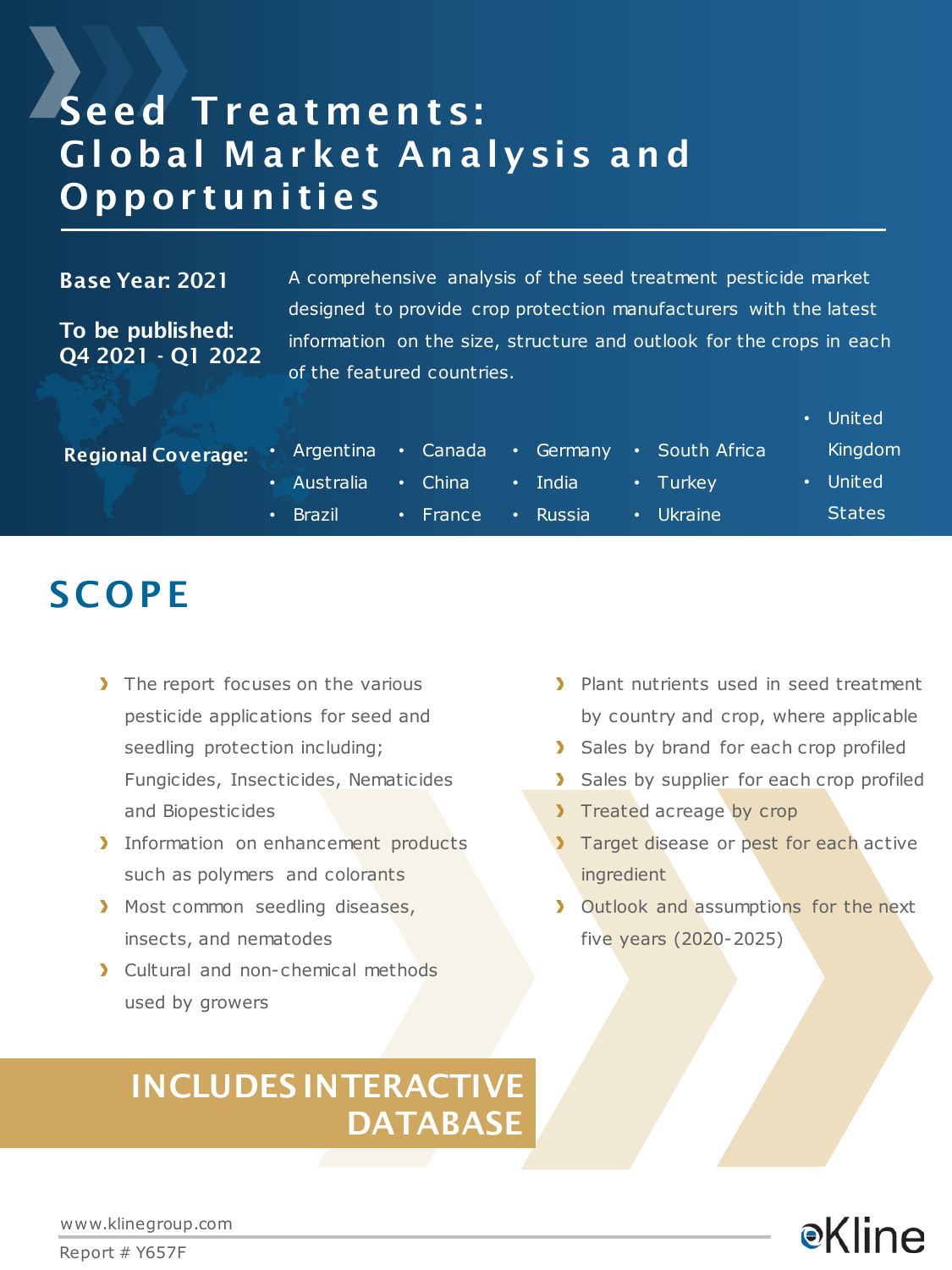

# **TABLE OF CONTENTS**

#### **Introduction**

#### Executive Summary

An overview of the report findings plus forecast based on Kline's Future View Forecasting Model

#### Technical Overview

- Description of diseases, insects, nematodes, and other reasons seeds are treated.
- Control mechanisms, current active ingredients and select products under development.
- Product formulations, rates and application issues and opportunities.
- Seed Treatment methods.
- Interface between seed treatment and biotechnology.

| Table 1: Crop coverage, 2020 *  |             |  |  |  |  |  |  |
|---------------------------------|-------------|--|--|--|--|--|--|
| Corn/maize                      | Cotton      |  |  |  |  |  |  |
| Soybeans                        | Sunflowers  |  |  |  |  |  |  |
| Wheat                           | Canola/Rape |  |  |  |  |  |  |
| Potatoes                        | Sorghum     |  |  |  |  |  |  |
| Rice                            | Other       |  |  |  |  |  |  |
| Sugar beets                     |             |  |  |  |  |  |  |
| * coverage dependent on country |             |  |  |  |  |  |  |

#### End use Analysis

Each country section contains the following topics for crops relevant to the country;

- Crop background
- Planted acres
- Crop end use by acres or volume; regional differences where appropriate
- Production and crop protection method
- Role of seed treatment as a crop protection method
- Key diseases, insects, nematodes, and other reasons for seed treatments, regional differences where appropriate
- Non-chemical alternatives
- Sanitation
- Biocontrols
- Biotechnology
- Brand Sales and Market share for seed treatment products
- Sales by company for seed treatment products
- Seed Treatment Outlook and assumptions by crop background

A database with the research results will be available to allow subscribers to create their own reports and sort information any way they choose.



www.klinegroup.com